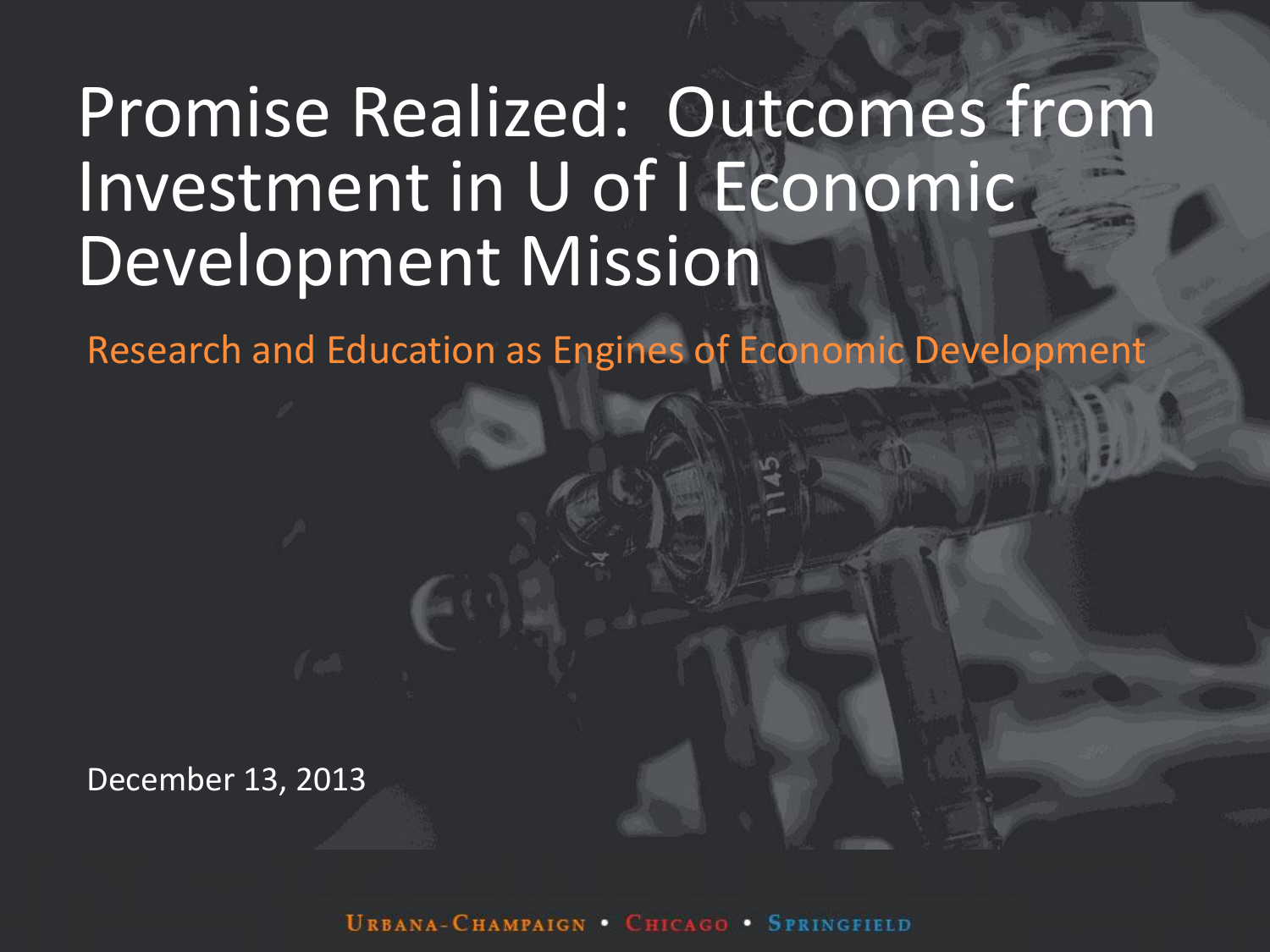### Economic Impact: Power in Numbers

## 77,443 23,499 20,000

students enrolled on our campuses

employees degrees granted each year

\$800 million

\$5.6 billion

\$10 billion

external research funding

annual budget annual state economic impact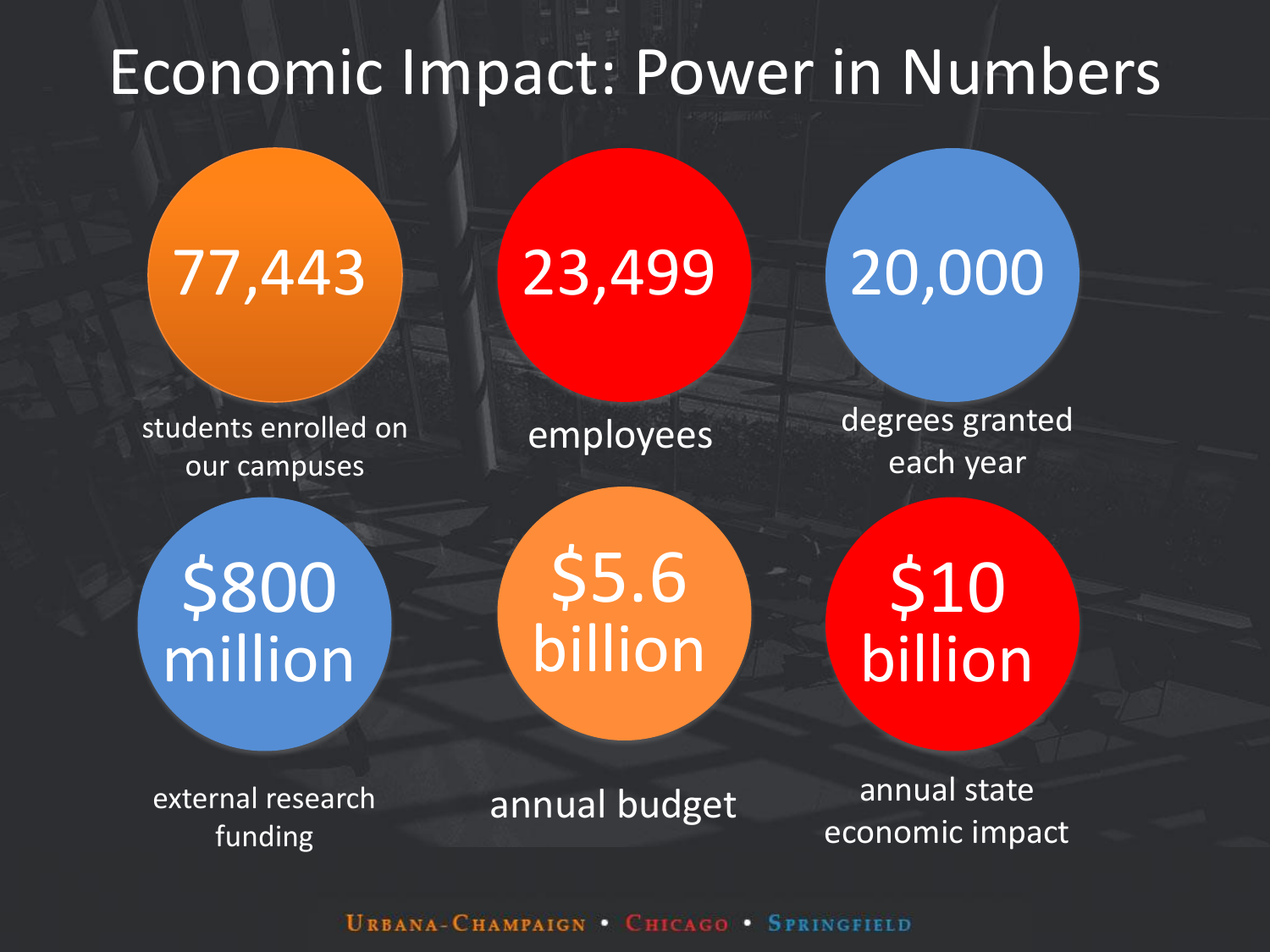Unmatched Engineering and Development Capacity

engineering degrees in 2012 from Urbana & UIC

3,035 13,725 16=

engineering students from Urbana & UIC

Urbana undergraduate/ graduate programs Top 5

# 21= **Top 10**

Urbana undergraduate/ graduate programs

\$236 million 3 rd in Nation

College of Engineering at Urbana externally-funded research in 2012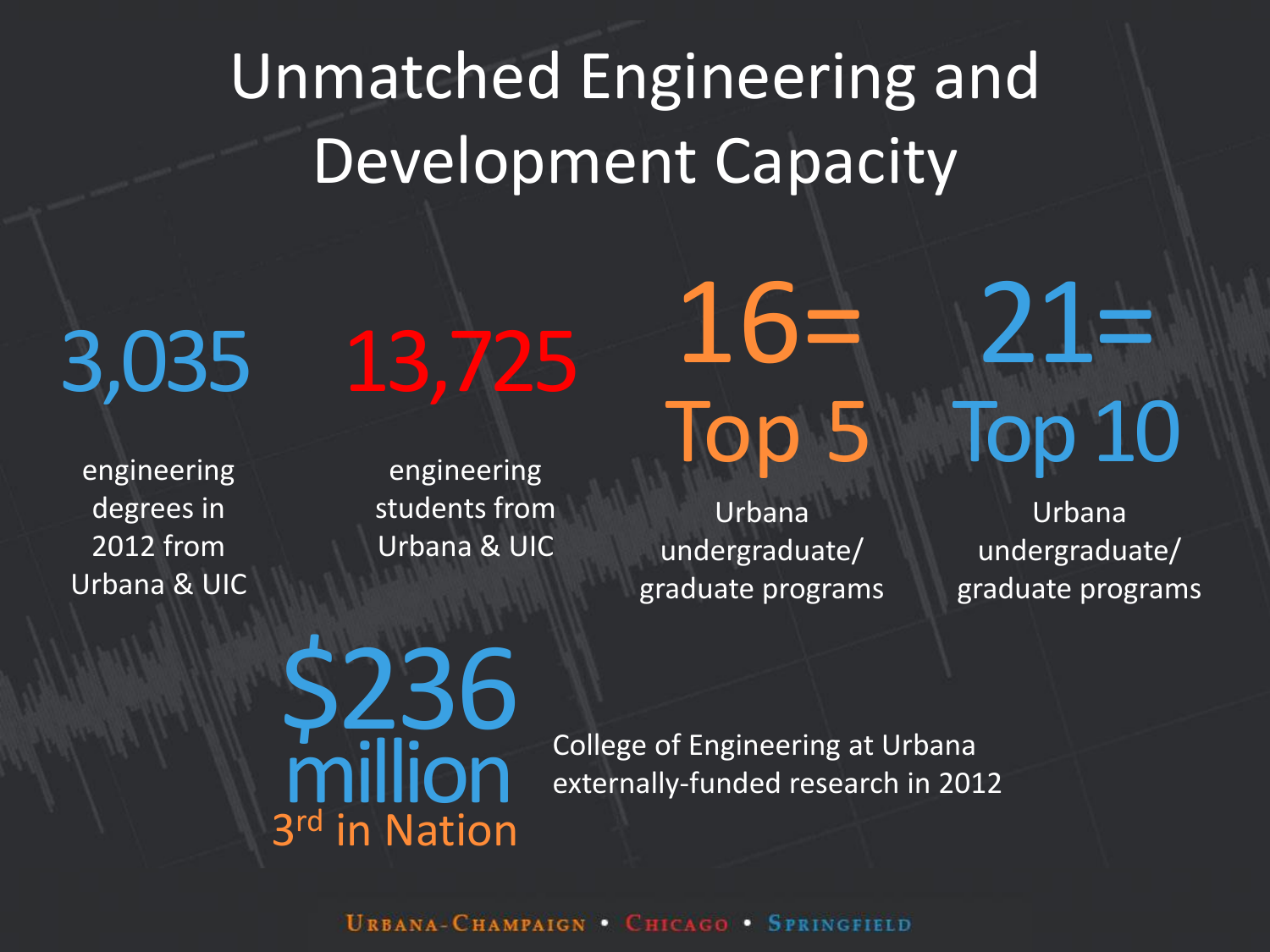### Research to Market:

• NCSA will bring \$1.5 Billion in federal funding to Illinois by end of 2015;

• Has research partnerships with 1/3 of Fortune 50 Companies

- World's fastest academic supercomputer
- University/corporate partnership

**NCSA**

• Will bring ~ \$500 million in new federal dollars into Illinois

# Engineering & XSEDE

- public-private consortium helps small /medium manufacturers access computer modeling
- \$5 million from federal investment and private investors includes Deere, Lockheed Martin, GE and P&G.

• \$121 million integration of digital imaging and computational tools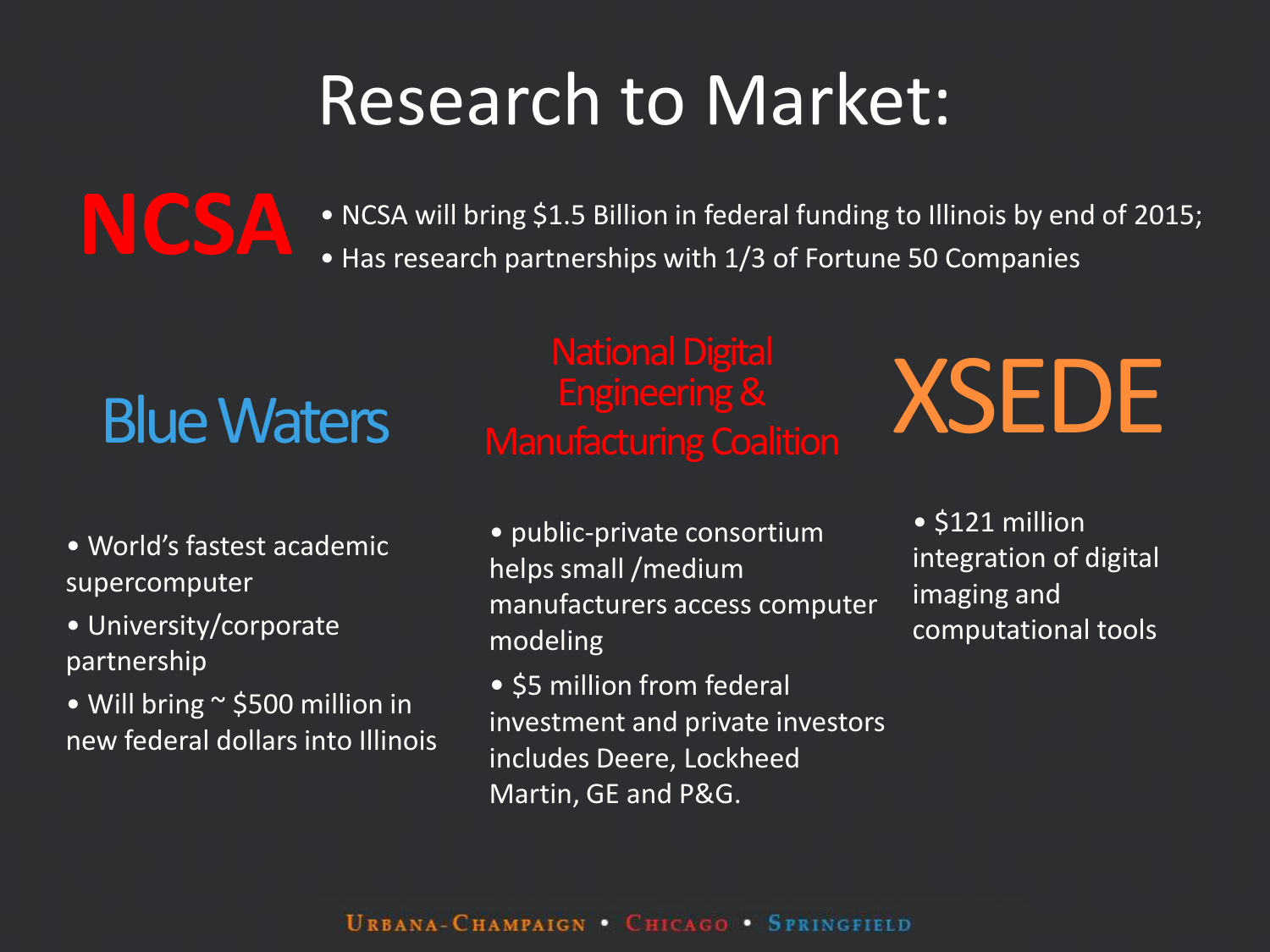Research to Market: Gateway to Partnership

### Institute for Genomic Biology -Urbana

Grant Income to date: \$186 million

Energy and Biofuels Institute (EBI): \$500M project with UC-Berkeley and BP

Center for Nutrition, Learning and Memory:

5-year project with Abbott Nutrition

### UIC Innovation **Center**

Initial and continuing funding from Motorola New partnership/support with Baxter Intersection of education, research and industry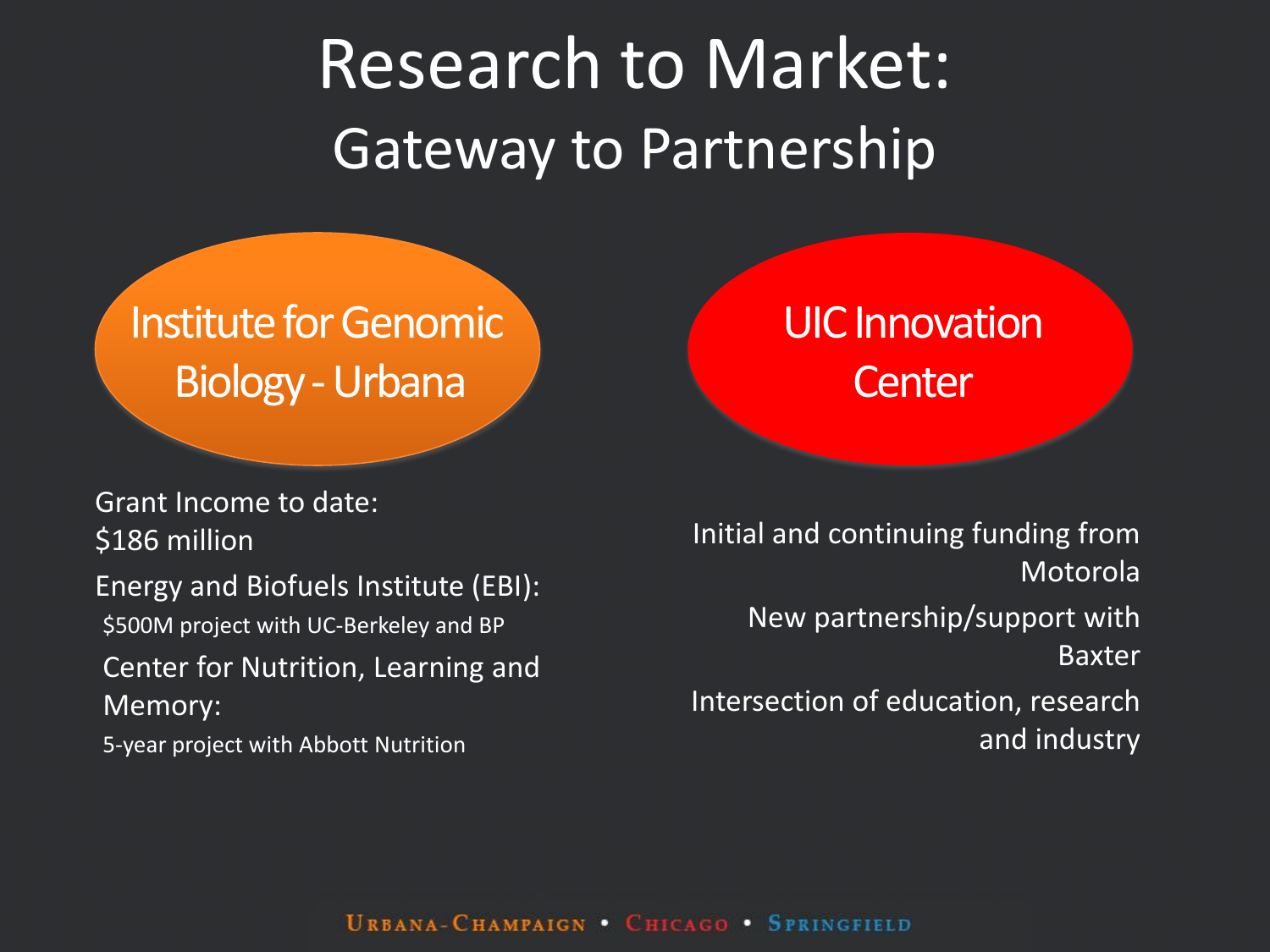### Research to Market: A Mature Infrastructure

Research Park, EnterpriseWorks, UIC Chancellor' s Innovation Fund, Health Technology Innovations Center, Office of Technology Management, **IllinoisVentures** 

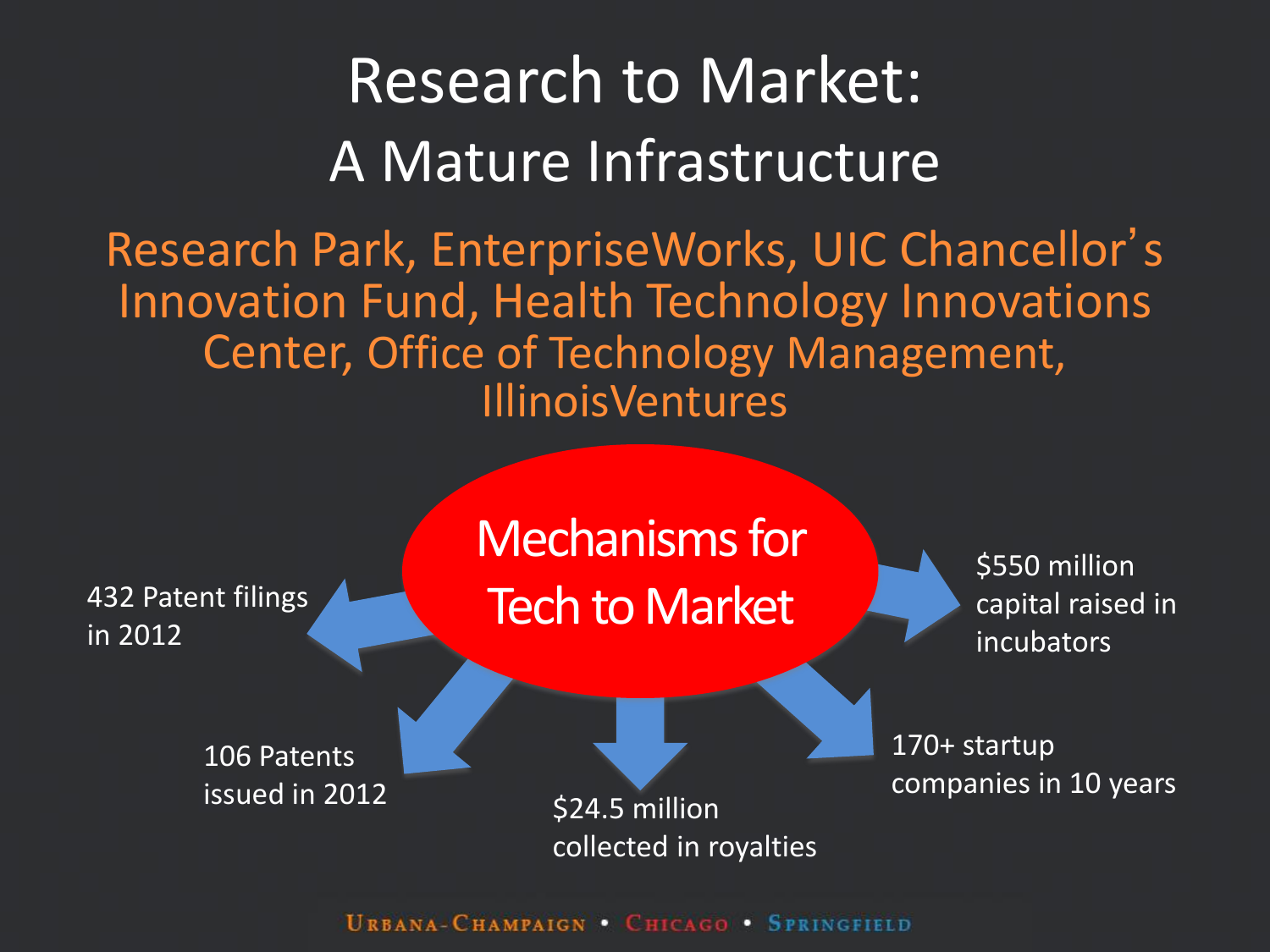### Research to Market: Interface for Practical Solutions

### Applied Research Institute (Urbana)

- Collaboration and partnership-building
- 10 years in planning/implementation
- Rapid response to sponsors

- Communication intersection for information superhighway
- NSF and DOE partners
- World's largest advanced research networking hub

Starlight (UIC) Joint Center for Energy Storage Research

- Argonne + Urbana & UIC + Corporations + University Partners = \$120 million
- Developing battery and storage technology foundational for new energy economy